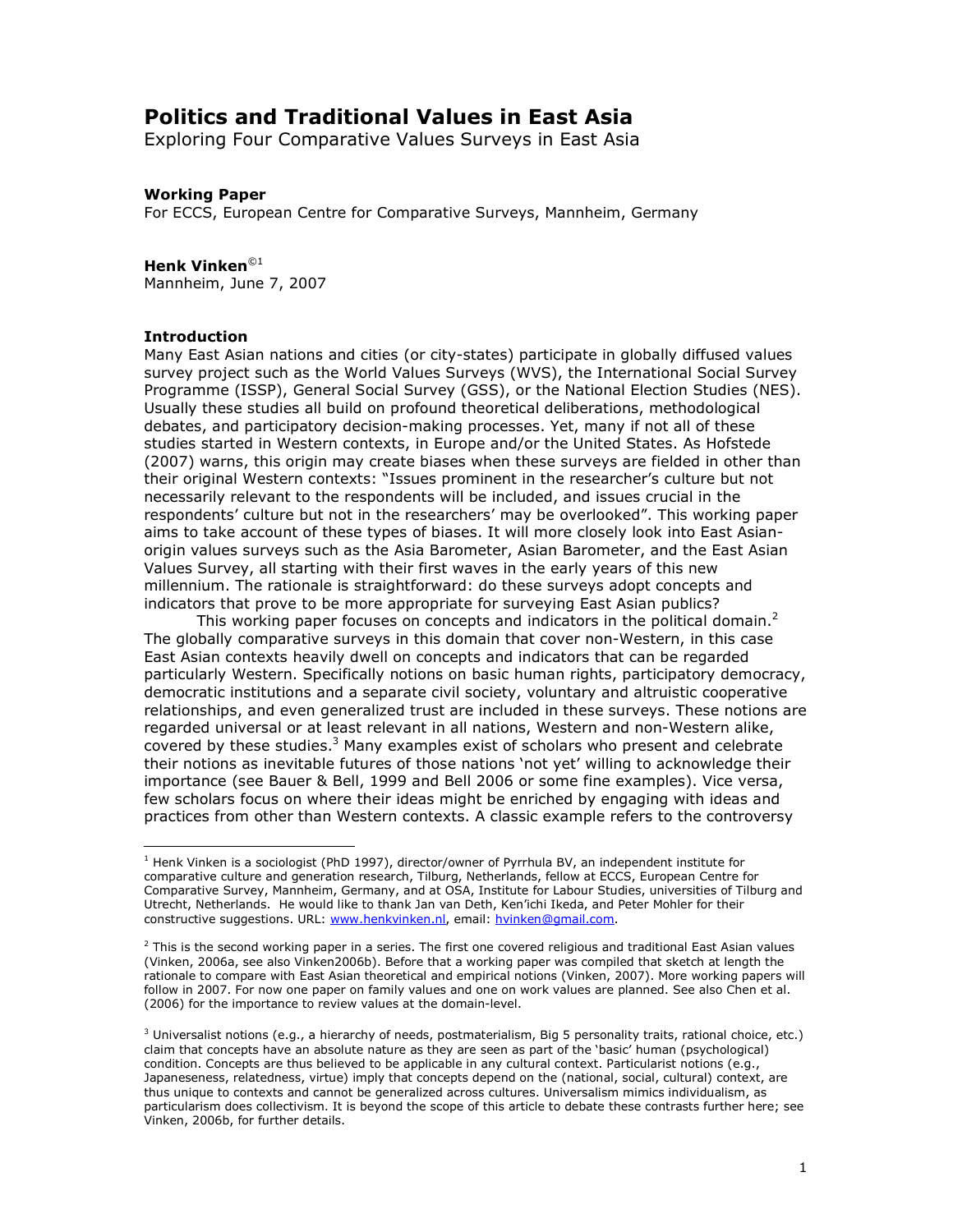over the absolute nature of values underlying human rights. According to Xiao (2005) there are two antagonistic camps in the debate on human rights. The first camp takes the universalistic approach emphasizing this absolute nature of human rights with principles that mimic basic moral codes of humankind meaningful and applicable in all cultures (e.g., Fukuyama, 1995). The second camp is relativistic stressing the contingent nature of human rights and challenging the universality when pointing at standards of morality that are culture-bound (Emmerson, 1995). Typically China is an example of a culture that builds on other priorities and whose inhabitants do not acknowledge the universality of human rights standards. Xiao's analyses of comparative (Western-origin) value survey data (World Values Survey or WVS) show some stereotypes on China are supported (and others not; Xiao, 2005). Economic and social issues are much higher on the agenda than in Western countries, while issues of co-governance, political rights, individual freedom and autonomy are much lower. However, the Chinese public is familiar with the concept of human rights and are able to evaluate society along these lines, beit that the priority of the issue is not high.

Another classic reference and giving some insights in what alternative models are valid in East Asia is the reference to Confucianism and legalism (Bond, 1996; Hofstede & Bond, 1988; Kahn, 1979). This model is perhaps better than an opposing alternative, seen as the filter through which also influences from the West are perceived, worked with, and institutionalized in forms and shapes that may vary strongly from those in the West. Political practices and the way social problems are dealt with carry the logic of Confucian emphases on working for the good of the family, material well-being, and virtue as a key facet of leadership quality. Virtue as a quality may need more explanation (see also Hofstede, 1996). It refers to claims that one is fit for leadership if one display virtuous behaviour, such as persistence, perseverance, devotion and sacrifice (all proven by successfully passing through a competitive civil service examination system), but also tolerance, respect for differences, and an awareness of reciprocal obligations. Morally and intellectually educated, public-spirited elites thus claimed to be most fit for these positions, while common people are not assumed to posses these qualities to begin with. Even when introducing democratic elections the political system seems to keep its character of a system based on rule by a talented and benevolent elite, regardless whether one or more parties are in place.<sup>4</sup>

As Ikeda and Richey (2005: 242) report, this goes hand in hand with 'carte blanche leadership': "leadership based on unconditional and unanimous dependence of the rank and file on their leader... with the general expectation that services will be rendered on their behalf by their leader". Legalism refers to the instalment and the expectation and acceptance of all-encompassing strong state and bureaucratic institutions that are judged on their aptness to address the need of the times. The culture-hypothesis referring to values such as filial piety, loyalty, obedience and respect extended to the relationship between the ruler and the ruled, is, by some, counterbalanced by a political-reality-hypothesis: it is because political rights are curtailed in some countries that the populace of such countries have negative views of the political rights situation (Carlson, 2006). If culture would filter reality no such relationship between rights restrictions and a negative public opinion would be found. Analyzing the Asia Barometer 2003 and 2004 data no evidence at the country-level for the political reality hypothesis is found. It is especially ethnic fractionalization that impacts people's view of political rights (more fragmented societies are more positive). The political rights situation (operationalized along Western lines, one should bear in mind) only has a very modes effect in Asian countries (Carlson, 2006: 331-332). Indicators to check the culture-hypothesis at the country-level are missing. It seems that at the individual level political allegiances with the current regimes are important: those

<sup>&</sup>lt;sup>4</sup> Neumann (2002) reports that in Japan, a formal democracy after the end of WWII, voters first take account of personal ties with candidates before looking at the parties they represent (see also below for the personal ties of political elites and support and neighborhood organisations).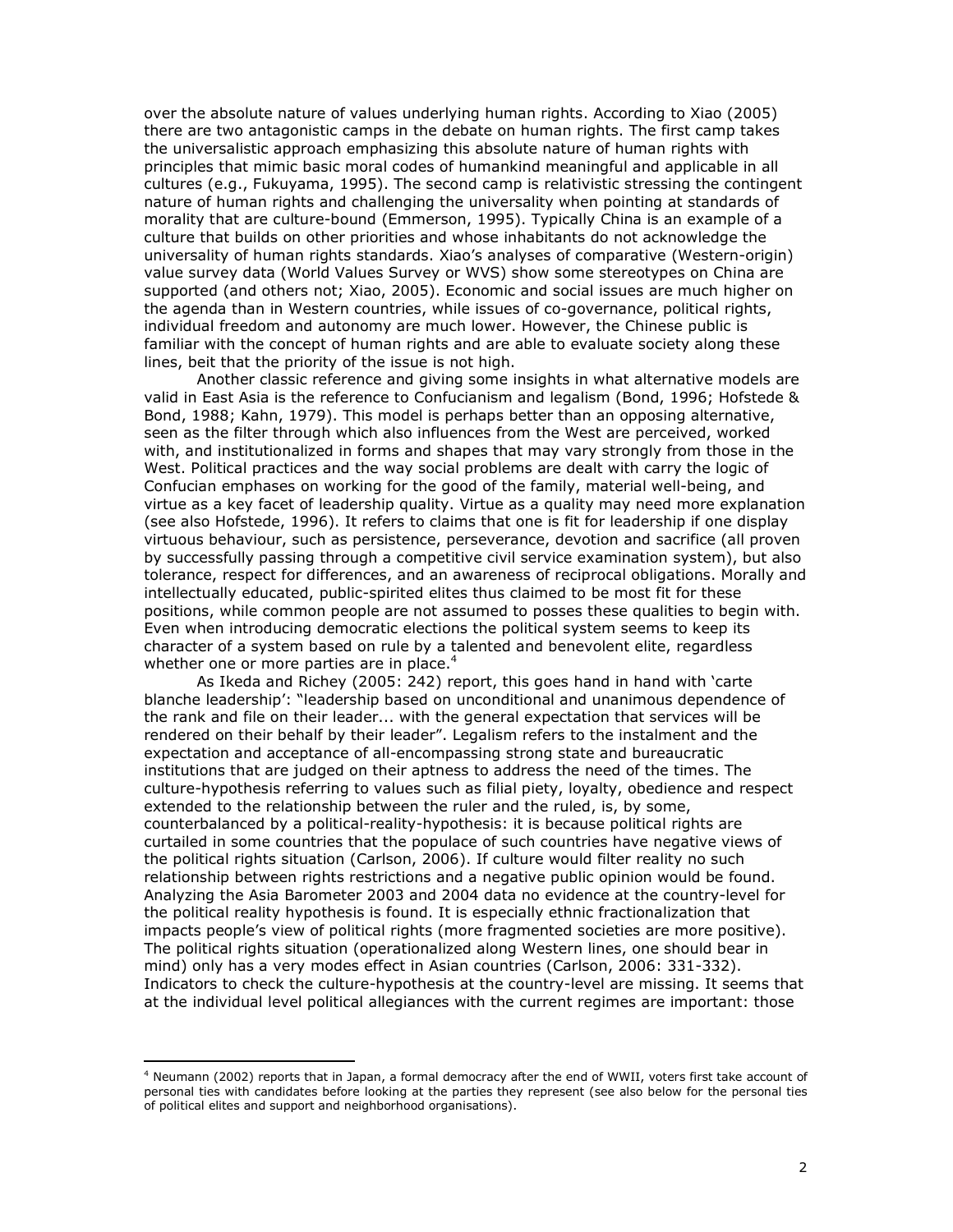satisfied with the political system also evaluate political rights more positively.<sup>5</sup> This refers to Confucian values that promote respect for authority of the ruler and 'carte blanche leadership'. Here we may find a relationship with trust in the political domain, especially with trust in institutions. As Helgesen (2006: 262) argues: "...the East Asian notions is that power is basically a moral phenomenon and can therefore be trusted in the hands of good leader". Ruler and leaders in a Confucian conception should rule by his moral example rather than by law (Lodén, 2006). Legitimacy of rulers and their institutions, in a circular way of thinking, builds on abiding to the 'correct' school of thought or teachings, such as those of Confucius. Trust in institutions of political power (government, parliament, etc.) is believed to go hand in hand, in other words, with carte blanche leadership perspectives and traditional East Asian values.

There are many more issues in the political domain that are believed to be differently perceived in East Asia: the inapplicability of the classic notion of personal and generalized trust (see, e.g., Dekker, 2004; Yamagishi et al., 1994, 1998, 2003; Yoshino, 2002), the counter-evidence for the so-called universal notion that non-hierarchical network capital only will boost political participation (e.g., Ikeda & Huckfeldt, 2001; Ikeda & Richey, 2005; Ikeda et al., 2005), the weak relationship between political conversation and formal political participation (Ikeda, 2006), and the even hard to simply translate idea of a civil society separate from government and business interests (e.g., Alagappa, 2004; Gu Xin, 1998; Mizukami, 1995; Neumann, 2002; Schak & Hudson, 2003; Takao, 2001; Weller, 2005). In this working paper we will not focus on all of these issues, but limit our scope to the notions of carte blanche leadership perspectives and institutional trust. Especially interesting is to see if we can truly find evidence for an interrelationship between the two and between these two and traditional (East Asian or Confucian) values. If the political perspectives are believed to be strongly intertwined we would have to find an effect of these values on the support for carte blanche leadership and institutional trust.

#### **Outline**

This working paper focuses on the interrelationships between political and traditional values in surveys that cover the East Asian region. Are there indications for the existence of carte blanche leadership perspectives in this region and how widespread are these perspectives in terms of adherence among people from different social groups and national contexts? Also: are these perspectives, above and beyond these groups and contexts, related to traditional values in the region? How about institutional trust when thinking of these carte blanche leadership perspectives: do the latter perspectives lead to a strong support for key institutions in the diverse societies? In other words, does endorsing carte blanche leadership go hand in hand with displaying high institutional trust? Moreover: is this positive relationship found regardless of social group membership, country of origin and traditional values support? These questions form the lead of this working paper. In the course of answering these questions we will reflect on the adequacy of concepts and indicators used in the surveys from the East Asian region as compared to the Western-origin one (see also the next section).

The approach to answering these questions is stepwise. In a first step we will look at carte blanche leadership perspectives and at institutional trust as a function of basic demographics such as generation membership and education. Generation membership is crucial as it provides data on the effects of being socialized in the highly different historical periods in East Asia. As Thomsen (2006a) shows many East Asian countries since WWII have experienced many different discontinuous moments of change (besides more continuous ones, e.g., the steady upward economic trends). These moments most probably (and according to generation theory, see e.g. Ester et al., 2006, should) have

<sup>&</sup>lt;sup>5</sup> Interestingly this refers to the statement 'statisfaction with the democratic system' with respondents from non-democratic countries, such as China or Uzbekistan, displaying similar and sometimes even stronger positive effects of this type of satisfaction on political rights perceptions as those from longstanding democratic countries (India or Japan) (Carlson, 2006: 334).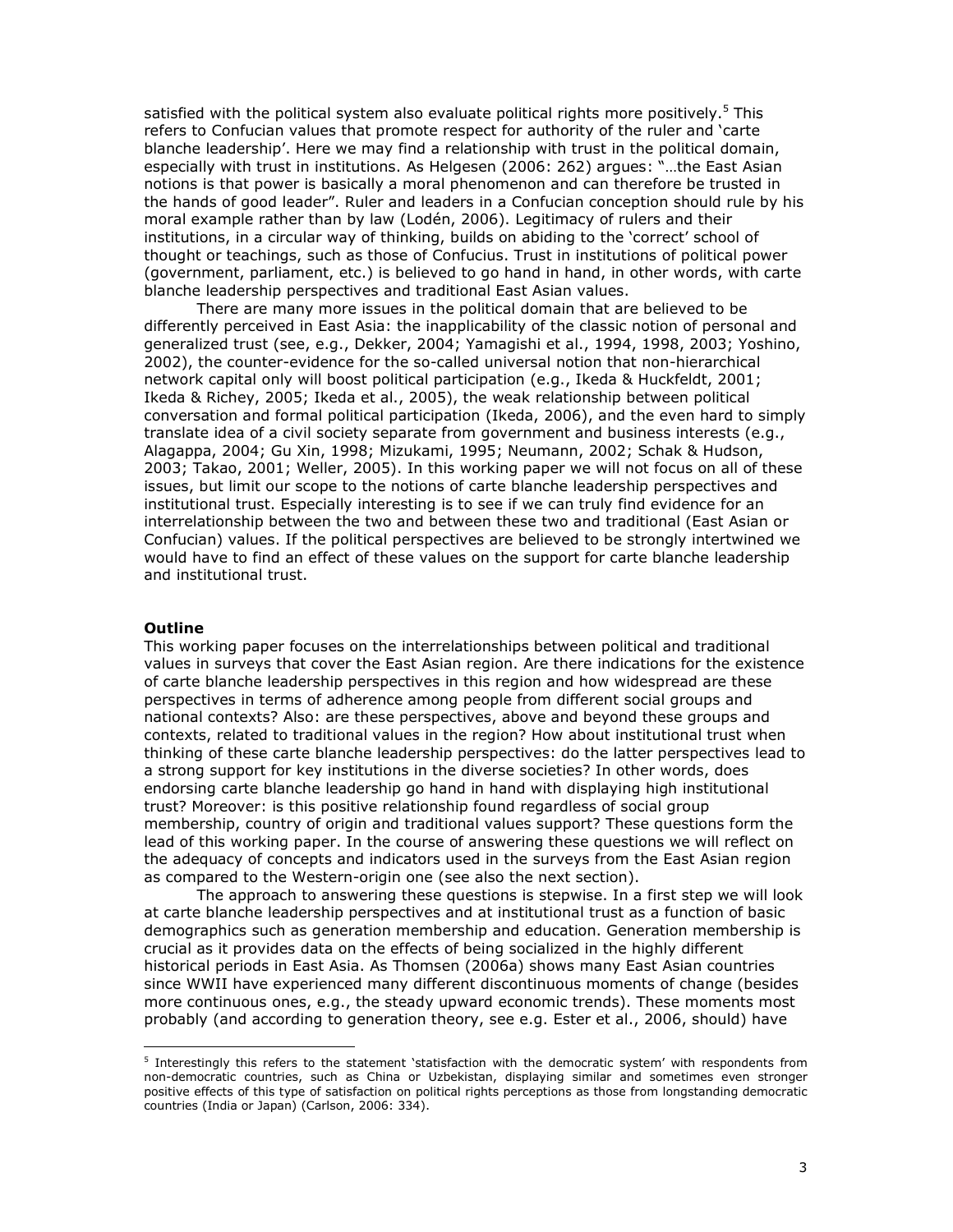had an indelible impact on people's desires, beliefs, and values, including those in the political domain. Education is included to check for effects of divergent levels of social and cultural capital, which, in turn, impact the levels of engagement in the political domain, both in terms of values support and actual participation. When considering the relationship of the impact of carte blanche leadership perspectives on institutional trust we will also add generation membership and education. If younger generation membership and/or a higher level of education are of the highest relevance, then the introduction of these characteristics should reduce if not completely replace the effects of, in this case, carte blanche leadership perspectives on institutional trust.

In a second step the nation/city-state from which the respondents derive is included. This information may capture the effects of being socialized in a particular nation/city-state with all its particular cultural traditions, socio-economic state-of-affairs, and institutional and political regime in place, which, in turn, of course affect the way people from these nations/city-states perceive political culture and subsequently the way they act upon these perceptions. Adding this information on top of the previously mentioned demographic variables may add to or again reduce or replace the effects of carte blanche leadership perspectives and/or demographics, allowing for a more refined conclusion on the relative impact of both types of characteristics.

In a final step several sets of traditional values are included in the equation. The same logic applies here: perhaps traditional values may weaken the effects of carte blanche leadership perspectives, demographics or nation/city-state of origin, and if so, inform us on the extent to which these perspectives and institutional trust are much more (or also) a matter of culture. In this case, carte blanche leadership perspectives are not so much a result of one's formative period or attained educational level or of the country's traditions, state-of-affairs and regime conditions, but much more a matter of the basic values people in East Asia adhere to. Checking this in the stepwise way presented here, sheds a first light on the culture-hypothesis presented above. Maybe especially culture beyond and over other realities that discern nations and city-states in East Asia (compare the political reality hypothesis above) is what makes carte blanche leadership perspectives and institutional trust vary across East Asia. Being part of an East Asian community of specific traditional values, so theory in its extreme logical consequence would go, overrides all other facets determining perspectives on political leadership and institutions. This working paper aims to seek evidence for this logic in recent survey sources from East Asia.

#### Data, indicators, and the issue of wording

Use is made of several datasets covering different nations and major cities in East Asia. In most cases nations such as China, Japan, South Korea, Taiwan and/or (the city-state of) Singapore are included. In some cases several large Chinese cities, instead of one overall reference to China, are distinguished. Most of these datasets originate from East Asia, such as the Asia Barometer (AB) of 2003 (see Inoguchi et al., 2005), the Asian Barometer (AnB) covering the 2001-2003 period, and the East Asia Values Survey (EAVS) 2002-2004. For reasons of comparison we have also included the last publicly available wave (2000-2002) of the predominantly Western-origin World Values Survey  $(WVS)$ .

Crucial for evaluating the analyses results is the issue of concept equivalence. It is relevant therefore to first take a closer look at the question wording. One particular statement in AB candidates as a measurement for carte blanche leadership perspectives. The set of statements from which this one derives is almost similar to the one included in WVS. Yet, some crucial re-phrasings have been made. The question goes: "I'm going to describe various types of political systems. Please indicate for each system whether you think it would be very good, fairly good or bad for this country". One has the choice between: "A) governance by a powerful leader without the restriction of parliament or elections; B) a system whereby decisions affecting the country are made by experts (such as bureaucrats with expertise in a particular field) according to what they think is best for the country; C) military government; and D) a democratic political system".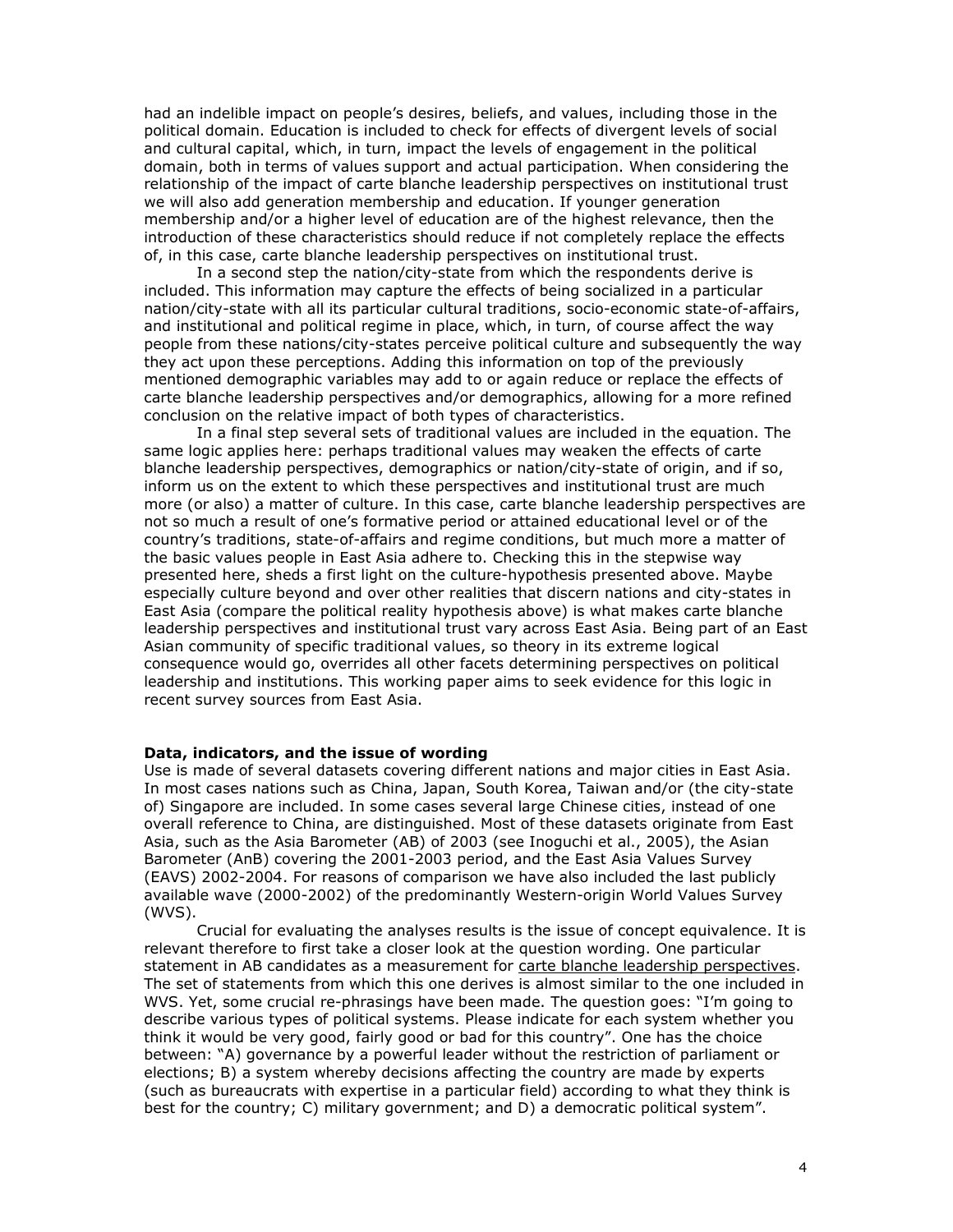Statement B is the best candidate. Statement A seems to refer to single-headed dictatorship system that is not per se build on decision-making by (senior, benevolent) experts as is meant with carte blanche leadership in a Confucian sense. Statement B comes closest to this idea. The low correlation (Pearson's r=0,14) between statements A and B seems to corroborate that each statement refers to a highly different concept. In WVS the phrasing of statement B is slightly but crucially different. The introductory question is: "I'm going to describe various types of political systems and ask what you think about each as a way of governing this country. For each one, would you say is a very good, fairly good, fairly bad or very bad way of governing this country". The item comparable to statement B goes: "Having experts, not government, make decisions according to what they think is best for the country". The item in AB refers to bureaucrats or civil servants and government officials when specifying experts and expert rule. In WVS this Confucian perspective on experts is lacking and expert rule is seen as a trade-off with government rule. Experts themselves are not specified in WVS. In AnB, a survey that is specifically build to tap political beliefs, values and behaviours in East Asia, carte blanche leadership perspectives can be measured with several items.<sup>6</sup> One component consisting of the following items emerged (in order of importance c.g. factor loadings): "government leaders are like the head of a family; we should follow their decisions", "the government should decide whether certain ideas should be allowed to be discussed in society", "when judges decide important cases, they should accept the view of the executive branch", "if we have political leaders who are morally upright, we let<br>them decide everything", "we should get rid of parliament and elections and have the experts decide everything", and the sixth and last item "if the government is constantly checked [i.e. monitored and supervised] by the legislature, it cannot possibly accomplish great things". Finally, in EAVS only the next question qualifies for the measurement of carte blanche leadership perspectives: "Some people say that if we get outstanding political leaders, the best way to improve the country is for the people to leave everything to them, rather than for the people to discuss things among themselves". Similar to AB and AnB there is a Confucian reference in EAVS to the professional status, achievements or expertise of leaders in the political realm who can thus be trusted to accomplish what is best for a society.

Institutional trust as a concept is limited to two institutions only: national government and parliament. These two are the only two in the list of institutions in AB that are comparable with the ones asked in the other surveys. In AB the items are "central government" and "parliament". In AnB this is "national government" and "parliament". In EAVS it is "national government" and "national assembly (diet or parliament)" and in WVS "the government in [your capital]" and "parliament".

Before going to the values concepts, let us first take a short look at the position of the nations/city-states on the concepts of carte blanche leadership perspectives and institutional trust. Table 1 provides the details

#### Table 1 about here

Indeed, the wording of the items measuring carte blanche leadership perspectives seems to matter. In the East Asian-origin surveys Japan, for instance, is the least supportive towards these perspectives. In the Western-origin surveys WVS it is the most supportive. Vice versa, in the East Asian-origin surveys China is most and in the Western-origin survey least supportive. It is relevant that the East Asian-origin surveys do not regard expert rule as an antithesis of government rule. Once this opposition is introduced, the Japanese seem to favour expert rule and the Chinese do so less. Is the opposition absent, then the Chinese are most supportive unlike especially the Japanese. Taking a closer look, now including the data on the strength of the association (the  $Eta<sup>2</sup>$ ), it is clear that the items of WVS, followed by those of EAVS and also AB, are less capable of making strong distinctions between the East Asian nations. The best indication of carte

 $6$  PCA resulted in a one factor solution with Eigen 2,308,  $R^2$  38,5%, and Cronbach's alpha of the sum of scores of 0,676 (no improvement if items deleted).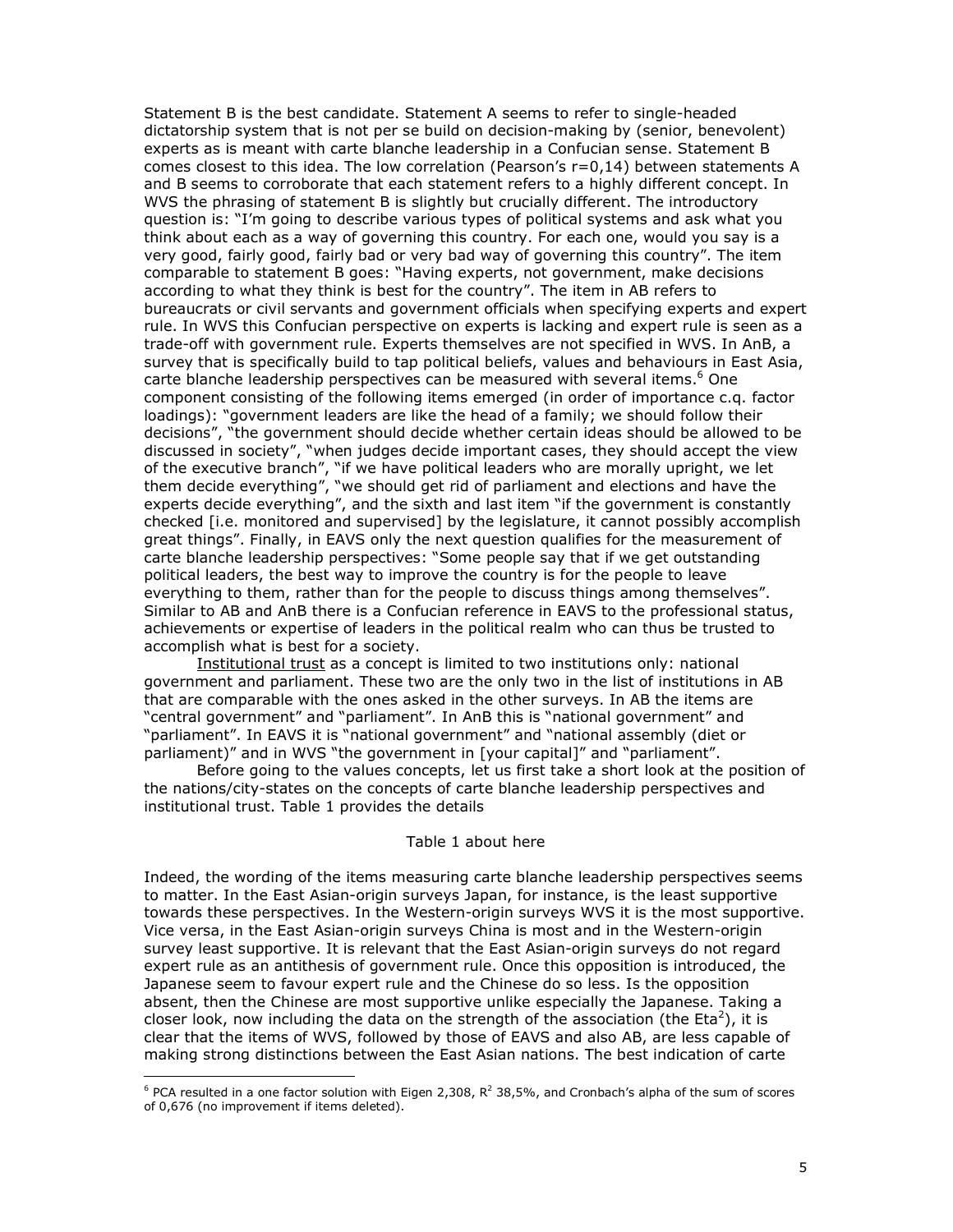blanche leadership perspectives in terms of power of discernment is provided by AnB building on a multi-item component. Taking this component into account the Japanese are evidently least in favour of carte blanche leadership perspectives and the Chinese the most, with neutral positions of the Hong Kong, South Korean and Taiwanese publics.

As regards institutional trust, all surveys do a good job of discerning East Asian nations. What is more, the similarity of distinctions is quite striking. Trust is moderate and compared to some nations relatively low in Japan, South Korea and Taiwan. It is high to very high in China and most of its cities (including Hong Kong).<sup>7</sup> Again the best in terms of discernment is the AnB survey.

In each survey several measurements for traditional (East Asian) values are in use. In AB, a survey far from focused on values as such, several items refer to desired accomplishments of (if necessary, imagined) sons and daughters: from becoming wealthy to becoming a person who cares about family. No reliable factor or sum of scores could be constructed, not for sons or for daughters.<sup>8</sup> Intercorrelations between the different desires are quite low. Two series of counts were included for sons and for daughters separately. One count refers to fame: become a great scholar, a powerful political leader, very wealthy, a person respected by the masses. The other refers to relatedness: become a loving and charitable person, become a person who cares about family, and find a good marriage partner. In AnB a two-factor values structure was successfully established on a series of items. The first factor refers to preservation with items such as 'a man will loose face if he works under a female supervisor', 'wealth and poverty, success and failure are all determined by fate', and 'when hiring someone, even if a stranger is more qualified, the opportunity should still be given to relatives and friends'.<sup>9</sup> The second factor seems to relate to harmony, with, e.g., 'for the sake of the family, the individual should put his personal interest second', 'a person should not insist on his own opinion, if his co-workers disagree with him', and 'when one has a conflict with a neighbor, the best way to deal with it is to accommodate the other person'.<sup>10</sup> The items of both factors do not form strongly reliable sum of scores scales. EAVS has a specific set of traditional Asian values and analyses result in a two-factor solution. The first factor is strong and is labelled gender roles with items such as 'we need a son to keep our family line going', 'a wife should follow her husband', 'men should work outside and women should tend to housekeeping'.<sup>11</sup> The second factor consists of only two strongly loading items: 'we should respect ancestors' and 'the eldest son should look after his aging parents'.<sup>12</sup> The factor is labelled respect ancestors.<sup>13</sup> In WVS the choice of values is abundant, but in order to align with the previous a focus was put on several items that tap respect for parents, the need for children, and gender roles. Two factors emerged.<sup>14</sup> The first factor directs items such as 'a working mother can establish just as

 $^{10}$  Eigen 1,238, R<sup>2</sup> 19,7%, Cronbach's alpha of sum of scores 0,463. Item responses reversed into strongly disagree, disagree, agree, strongly agree.

<sup>11</sup> This factor (after PCA, varimax rotation) with Eigen 2,740,  $R^2$  35,9%.

<sup>12</sup> Eigen 1,141,  $R^2$  19,4%.

<sup>13</sup> Respectively Cronbach's alpha of sum of scores 0,751 and correlation 'respect ancestors'-items of 0,27.

 $7$  See for comparable levels of trust Helgesen and Thomsen (2006) reporting on a survey project that includes East Asian and Scandinavian countries. See more particularly Thomsen (2006b). See also Inglehart (1997).

<sup>&</sup>lt;sup>8</sup> This could be the result of asking respondents to nominate two desires to the maximum and the resulting mentioned-not-mentioned format, which does not facilitate factor analysis.

<sup>&</sup>lt;sup>9</sup> This factor (after PCA, varimax rotation) has an Eigen of 1,984,  $R^2$  20,6%, and Cronbach's alpha of sum of scores 0,513. Items responses are reversed: strongly disagree, somewhat disagree, somewhat agree and strongly agree.

<sup>&</sup>lt;sup>14</sup> Factor analyses (PCA, varimax rotation) show two factors with respectively Eigen 1,486 and 1,200, R<sup>2</sup> 24,5% and 20,3% and (very weak) Cronbach's alpha's of sums of scores 0,340 and 0,452. Items are recoded in what is believed the traditional direction. `Always respect parents' and `women need children' are 0-1 format (respondent could choose these statements or alternatives). The items 'main goal make parents proud', and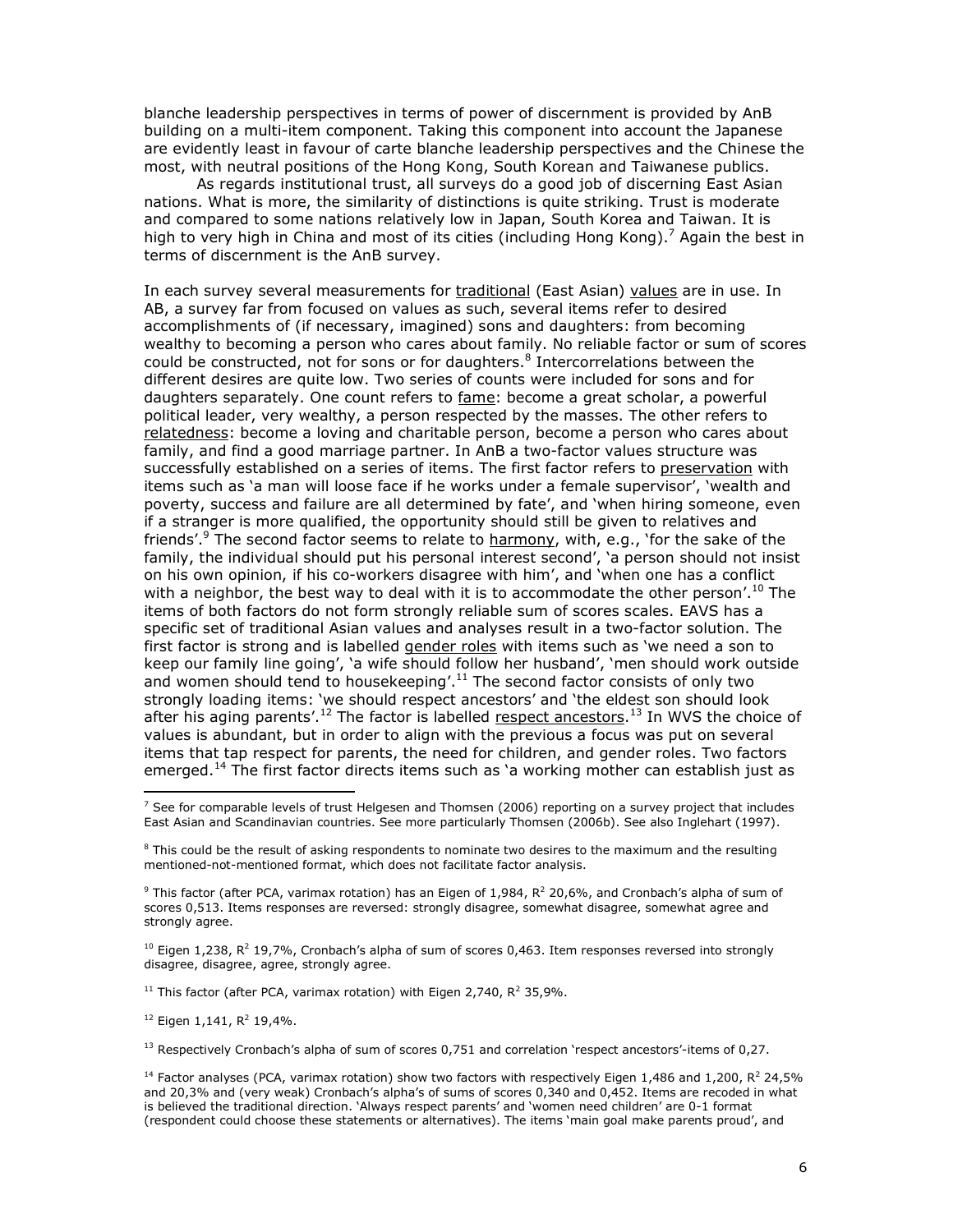warm and secure a relationship with her children as a mother who does not work', 'being a housewife is just as fulfilling as working for pay', and 'both the husband and wife should contribute to household income'. This factor is labelled gender roles. The second factor, labelled piety, includes: 'one of my main goals in life has been to make my parents proud', 'a woman has to have children in order to be fulfilled', and 'regardless of what the qualities and faults of one's parents are, one must always love and respect them'.

Table 2 reports on the values positions of the nations and city-states.

### Table 2 about here

The strongest diversity is found in the WVS piety and EAVS gender roles instruments (considering the  $Et^{2}$ ): The Chinese disagree most with both of these traditional values. While the Japanese also denounce piety they are neutral like also the Hong Kong Chinese as regards traditional gender roles. The Singaporeans (also predominantly of Chinese origin), South Koreans, and Taiwanese are traditional as regards both values. In terms of discerning power the WVS gender roles instrument is weak, as are both AnB preservation and harmony instruments.<sup>15</sup> All included nations take up a neutral position on these values. The EAVS respect for ancestor and all AB values instruments are relatively good. Respect for ancestors is valued most in Taiwan, Hong Kong and many other Chinese cities. In especially Japan and South Korea this value has low priority. Fame for both sons and daughters is valued more in China and South Korea than in Japan. Relatedness of sons and especially daughters is high priority in Japan followed at some distance by South Korea and China.

Two socio-demographic variables are, finally, included in the analyses: generation membership and education. The three-fold generation membership variable refers to cohorts born before 1945, between 1945 and 1969, and in 1970 or later. In most cases (compare Thomsen, 2006a) this division distinguishes cohorts whose members 1) experienced the gravity of war and early post-war re-construction in their youthful or formative years (the pre-1945 cohort), 2) years of rapidly advancing socio-economic development and at the same time severe cultural upheaval as well as, by the end of the 1960s, rising affluence (all except China; the 1945-1969 cohort), or 3) years of relative stability and more broadly felt affluence (post 1970-cohort). The education variable is a three-level ranked indicator (low, middle, high) build on differently ranged variables tapping scores from non-finalized primary education to finalized university education.

#### **Carte Blanche Leadership Perspectives**

As stated, the relationship of carte blanche leadership perspectives with traditional values is surveyed in several steps: traditional values are added in a final step after, first, the inclusion of demographics and, second, information of the country/city-state origin. This order of steps, of course, makes it hard for the set of traditional values to contribute to the explanation of the diversity of perspectives on carte blanche leadership. Yet, it is an opportune way to check the added-value of traditional values in this case. Table 3 reports.

<sup>15</sup> The rule of thumb is that an instrument is weak in terms of this power with Eta<sup>2</sup> < 0,05 comparable to a correlation of  $< 0.25$ .

<sup>&#</sup>x27;housewife just as fulfilling as working wife' are recoded in disagree strongly to agree strongly; 'working mother can have warm relationship child' and 'both men and women contribute to household income' are not recoded and therefore here still range from agree strongly to disagree strongly. The 'housewife fulfilling'-item now loaded negatively on the factor with the these two non-recoded items in this factor, meaning: the higher the score on this factor, the more one disagrees with 'housewife fulfilling'-item, and the more one disagrees with the two non-recoded items mentioned. The rationale of the recode of the 'housewife fulfilling'-item seems incorrect: it is not per se traditional to think that being a housewife is just as fulfilling as being a working wife. The housewife fulfilling-item therefore was used in its original non-recoded format. See also Braun (2006) for more methodological problems with these gender role items.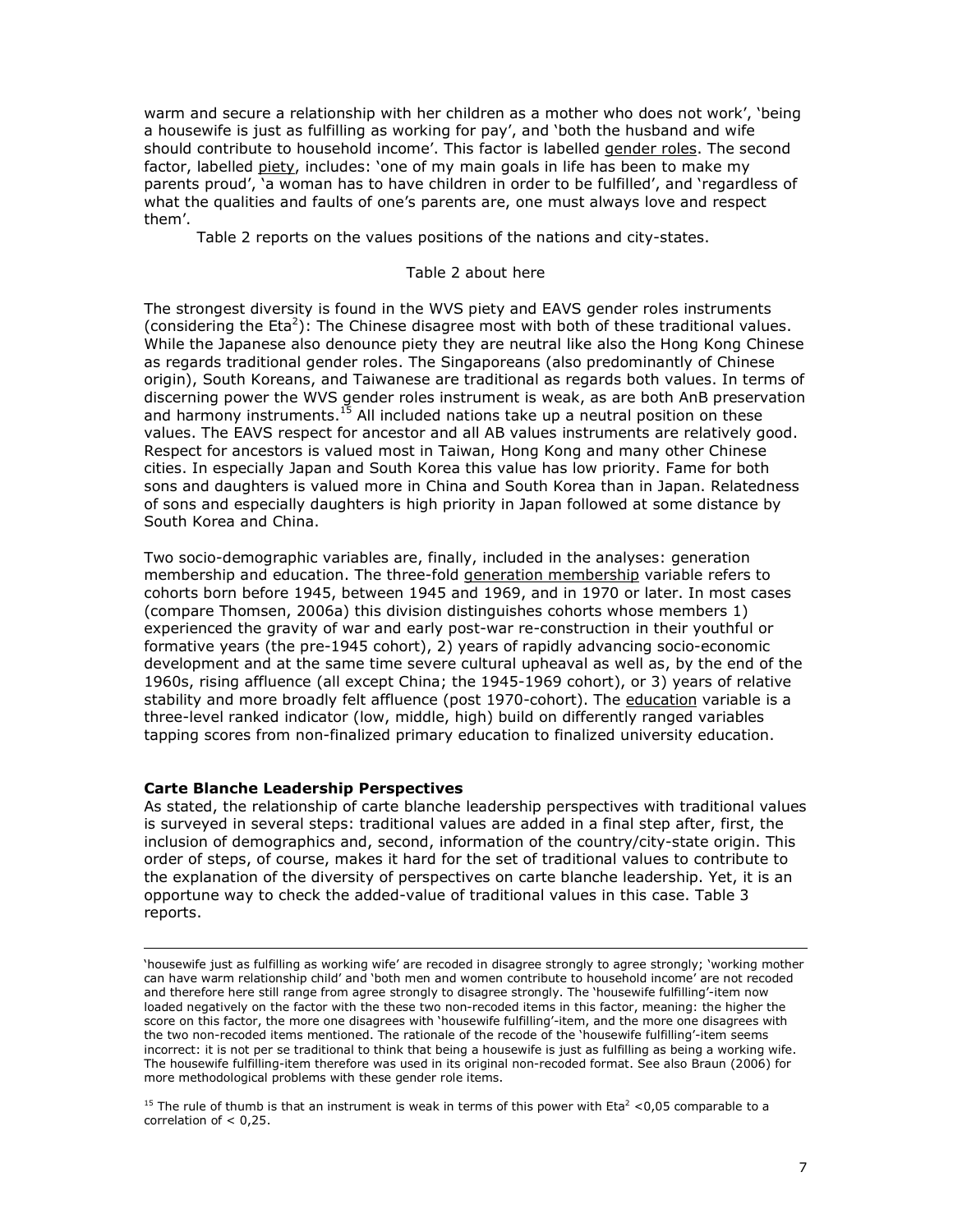### Table 3 about here

Starting with the conclusion it is found that information on the nation and city-state of origin is most informative for the explanation of carte blanche leadership perspectives as are in one case traditional values. In most surveys demographics hardly matter. The exception is AnB which first points out that younger generations and the lower educated are more in favour of carte blanche leadership. Yet, including nation/city information, reduces the impact of generation membership to insignificance. The education effect also diminishes, but still remains significant. In almost all surveys a grand leap in explanatory power is attained after introducing information of nation and city of origin. The results of the univariate analyses (see Table 1) are reflected in these findings: especially the Chinese but also publics from the other nations and cities are more inclined to support carte blanche leadership than the Japanese do. Only in the case of the AnB survey (the one with the most discerning carte blanche leadership perspectives instrument) we see a rather impressive contribution of traditional values: effects of education and country/city of origin weaken, yet remain in tact, and now also those who support traditional values such as preservation and harmony endorse carte blanche leadership perspectives. The analyses finally show that the WVS survey is particularly weak in explaining (and, as we saw earlier, in tapping) carte blanche leadership perspectives. The AnB survey with its distinctive concepts and indicators is best by far.

Interestingly, the analyses do not unequivocally allow one to conclude that either a political reality or culture hypothesis underpins the perspectives on carte blanche leadership. The processes described in both hypotheses both seem relevant. In countries with diverging degrees of autocratic rule, even in relatively young democracies such as South Korea and Taiwan, publics have limited opportunities and sometimes simply limited rights to participate in political decision-making. In these countries, in line with the political reality hypothesis, carte blanche leadership perspectives are endorsed most. The exception perhaps is Hong Kong whose public also supports these perspectives more strongly than the Japanese do, but whose inhabitants display a relatively low level of support compared to other (Chinese-origin) nationals. In Hong Kong, a Special Administrative Region of China, not only a section of the general public but also an election committee of high-status people from business and professional sectors have the say in who runs the city-state. In Hong Kong there is, however, a strong tradition of fierce protesting, criticism, and debate on civic freedoms and their limitations after the hand-over to China. This political reality might also feed the relatively moderate endorsement of carte leadership perspectives in Hong Kong. The political reality hypothesis is at work, yet the culture hypothesis can not be rejected either. Confucianorigin values such as preservation and harmony induce acceptance of unequal relationships (as long as they are mutually beneficial), conflict-avoidance, and conformity with (benevolent) rulers. These values are equally important as the country or city of origin when explaining carte blanche leadership perspectives. Values, interestingly, that are not tapped in any of the globally diffused and Western-origin values surveys.

#### **Institutional Trust**

Again in several steps, the same ones as above, but now preceded by the step that includes carte blanche leadership perspectives, the relationship between institutional trust and traditional values is surveyed. Table 4 shows all details.

### Table 4 about here

Again presenting the most important finding first: information on the nation and city of origin is now the predominant and sole factor in explaining institutional trust, here refrained to trust in national government and parliament. Consistently, also in the more weak surveys (in terms of concepts and indicators), the Chinese are trusting institutions most and the South Koreans least (all as compared to the Japanese). Very modest, but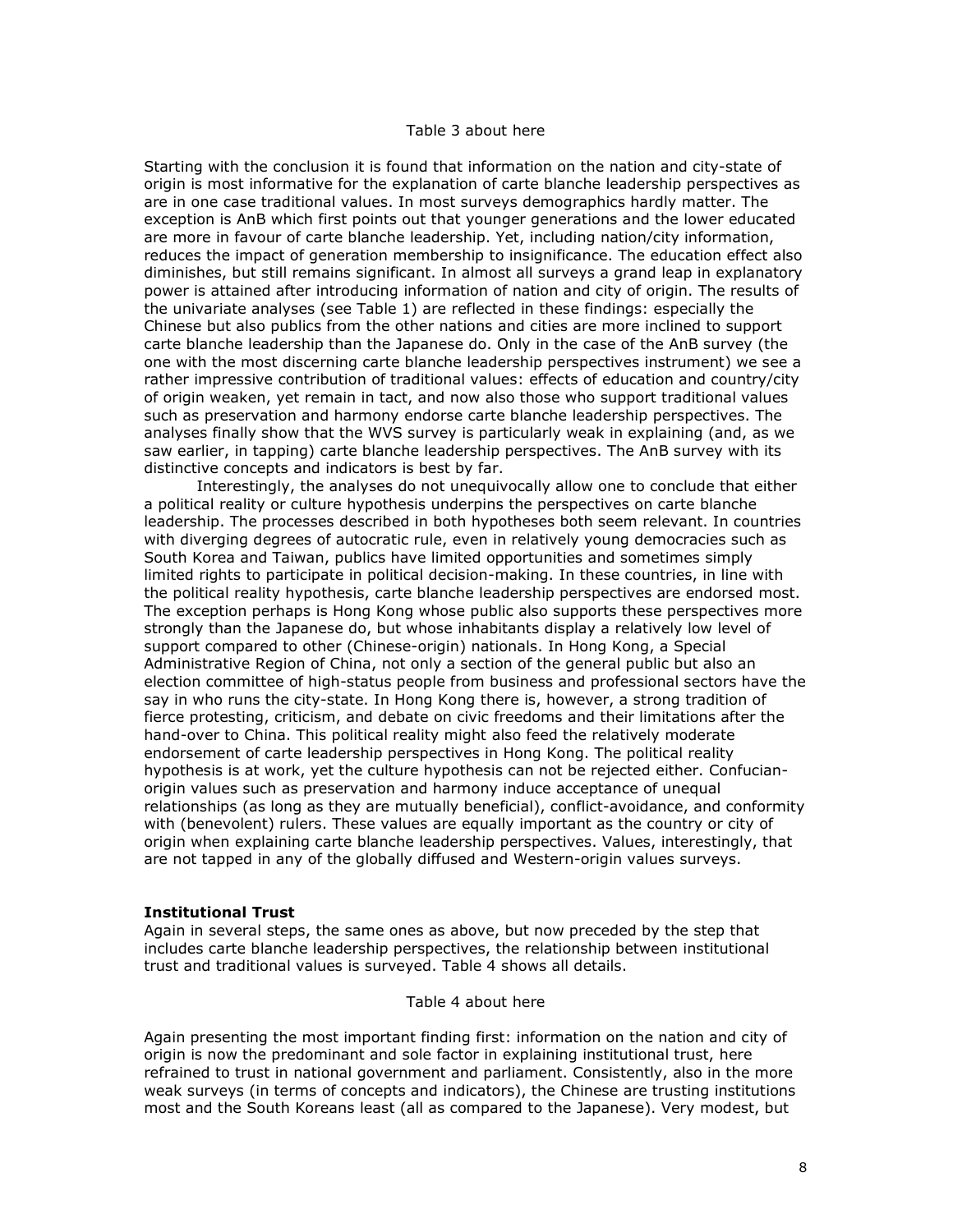also consistent is the higher level of trust among those endorsing carte blanche leadership perspectives and the somewhat lower level of trust among younger cohorts. Educational levels are not very important compared to the other features mentioned. The same goes for traditional (East Asian) values. Some of these values do contribute to trust, but when taking account of the amount these values contribute to trust these values are of limited importance. It is sufficient to know one's nation or city of origin and perhaps also one's stance on carte blanche leadership perspectives and one's generation membership. Especially when operationalized in the way AnB does carte blanche leadership perspectives seem to have some impact, beit an impact that lags far behind the effect of nation/city information. The younger generations are consistently yet very moderately distinguishable in terms of trust. All in all, the conclusion seems justified that it is the political reality hypothesis and not the culture hypothesis that is valid for explaining divergent levels of institutional trust in East Asia. Now we know culture is only of little relevance, the challenge ahead is, of course, to determine what exactly in the political realities of East Asia make people vary in terms of institutional trust.

#### **Conclusions**

When measured in a multidimensional way, as is found in the Asian Barometer (AnB), there are indications for the existence of carte blanche leadership perspectives in the East Asian region, with Japan least and China (and particular cities in China) most supportive towards these perspectives. This information on the national or city origin of publics, a proxy for the diversity in national (and city-level) traditions, socio-economic state-of-affairs, and institutional and political regimes, is one of two most important factors. The other one relates to traditional values: emphases on preservation and harmony strongly relate to carte blanche leadership perspectives. The effects of these values and the proxy of national (and city-level) diversity indicate that both a so-called culture hypothesis and political reality hypothesis seem at work. Confucian-origin values seem to induce acceptance of unequal relationships, conflict-avoidance, and conformity with expert rulers underpinning carte blanche leadership (culture hypothesis). Also, nations (and cities within these nations or city-states, such as Singapore) with limited opportunities and sometimes even limited rights to participate in the political process are likely to endorse carte blanche leadership perspectives (political reality hypothesis).

The information on the national or city origin of publics is by far the most important factor explaining institutional trust, here trust in national government and parliament. The Chinese are trusting institutions most and the South Koreans least, all as compared to Japan. Carte blanche leadership perspectives have limited importance as far as institutional trust goes (the best positive effects, beit modest, are found when these perspectives are operationalized in a broad way as in AnB) and the same is true for traditional East Asian values. The political reality hypothesis presented above seems the sole factor contributing to trust in government and parliament. As information on national and city origin is a proxy of a broad range of states-of-affairs and processes discerning nations and cities, such as political reality, there is a task ahead to specify these states and processes more clearly. For instance, by introducing data on GNP or economic growth or data on trends in political and civil liberties or other macro-level data. At the same time technical difficulties have to be overcome when doing so: the low number of nations and cities makes a specification along these lines and a macro-level analysis a less attractive option.

What is clear is that especially the Western-origin survey, the World Values Survey (WVS), or the East Asian-origin ones, such as the Asia Barometer (AB), copying concepts and indicators from Western-origin ones, are inadequate to tap political realities in East Asia, including political concepts realistic for East Asian publics. The questions asked in Western surveys sometimes result in a completely reversed order of publics prioritizing certain political values and perspectives as compared to East Asian-origin values surveys. This is especially the case when expert rule is seen as an antagonism of government rule. This oppositional zero-sum perspective is unrealistic in the East Asian context. Also, the impact of values as defined by Western-origin surveys is weak and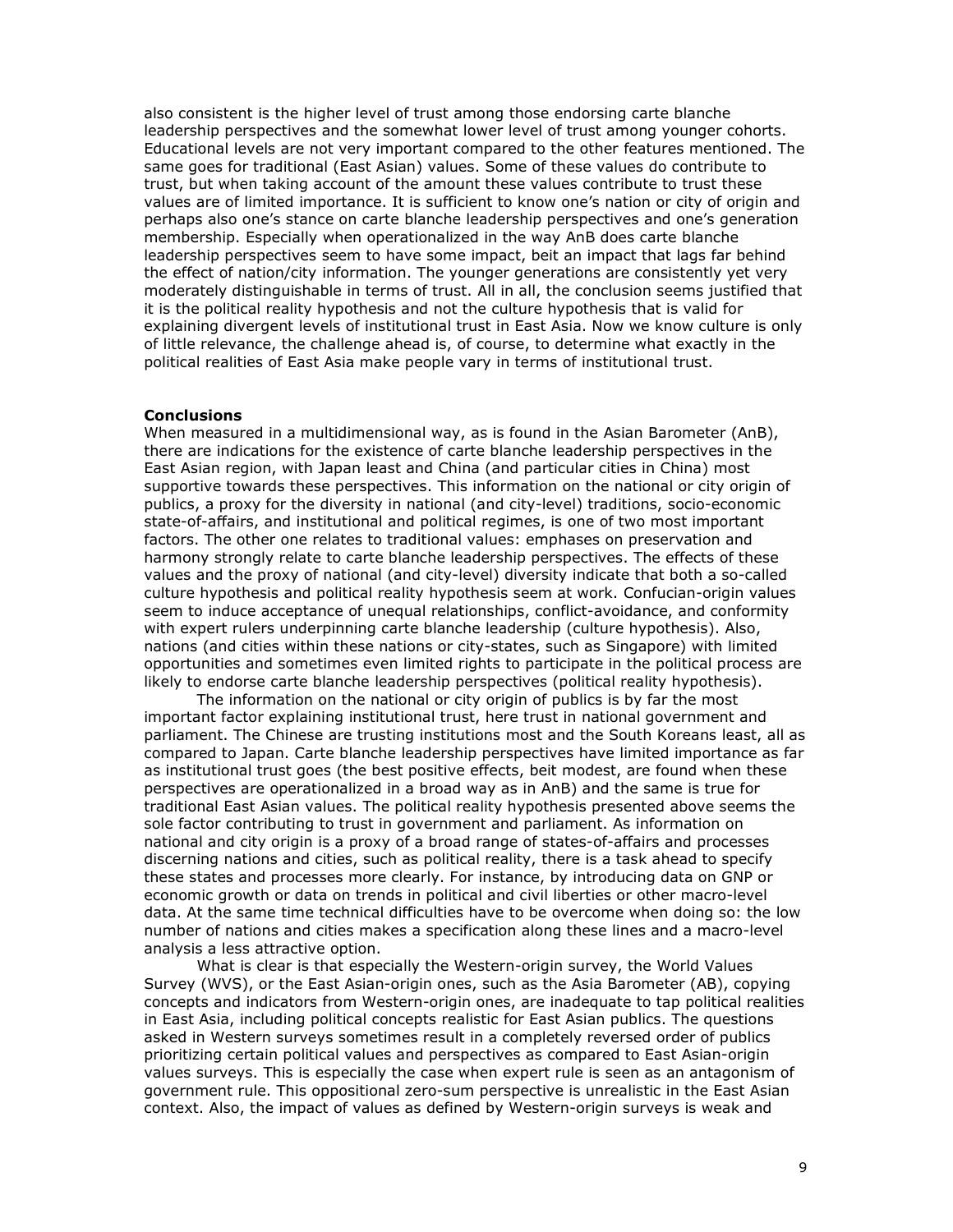easily leading to the false conclusion that values hardly matter in the political realm in East Asia. More effort to include values that reflect on the specific past of the region is called for if one aims to explain preferences and practices with basic values. As stated earlier (Vinken, 2007) the analyses of a multitude of surveys about one region raises question about concept equivalence and the need for congruence. Both as regards carte blanche leadership perspectives and basic values the surveys presented here sometimes strongly diverge. Especially as regards the traditional East Asian values, there is serious disparity about what values stand out as the ultimate key values relevant for the vast publics of East Asia. The analyses above prove that using a multiple indicators on political and values perspectives is most fruitful. It is therefore not only necessary for globally diffused Western-origin surveys to learn from East Asian ones, but also for the latter ones to learn from each other.

#### **References**

- Alagappa, M. (Ed.) (2004). Civil society and political change in Asia. Expanding and contracting democratic space. Stanford: Stanford University Press.
- Bauer, J.R. & D.A. Bell (Eds.) (1999). The East Asian challenge for human rights. Cambridge: Cambridge University Press.
- Bell, D.A. (2006). Beyond liberal democracy. Political thinking for an East Asian context. Princeton, Oxford: Princeton University Press.
- Bond (1996). Chinese values. In M.H. Bond (Ed.), The handbook of Chinese psychology. Hong Kong etc: Oxford University Press.
- Braun, M. (2006). Funktionale Äquivalenz in interkulturell vergeleichenden Umfragen. Mannheim: ZUMA.
- Carlson, M. (2006). Citizen's evaluations of political rights in Asia. In T. Inoquchi, A. Tanaka, S. Sonoda & T. Dadabaev (Eds.) (2006), Human beliefs and values in striding Asia (pp. 323-338). Mexico: Siglo XXI.
- Chen, J., C.-Y. Chiu, N.J. Roese, K.-P. Tam & I. Y.-M. Lau (2006). Culture and counterfactuals. On the importance of life domains. Journal of Cross-Cultural Psychology, 37, 1, 75-84.
- Dekker, P. (2004). Social capital of individuals. Relational asset or personal quality? In S. Prakash & P. Selle (Eds.), Investigating social capital (pp. 88-110). New Dehli: Sage.
- Emmerson, D.K. (1995). Region and recalcitrance. Rethinking democracy through Southeast Asia. Pacific Review, 8, 2, 223-248.
- Ester, P., P. Mohler & H. Vinken (2006). Values and the social sciences. A global world of global values? In P. Ester, M. Braun & P. Mohler (Eds.), Globalization, value change, and generations. A cross-national and intergenerational perspective (pp. 3-30). Leiden/Boston: Brill.
- Fukuyama, F. (1995). Trust. The social virtues and the creation of prosperity. New York: Free Press. Gu Xin (1998). Plural institutionalism and the emergence of intellectual public space in contemporary China.
- Four relational patterns and organization forms. Journal of Contemporary China, 7, 18, 271-301. Helgesen (2006). Towards a more solid East-West Understanding. In G. Helgesen & S.R. Thomsen (Eds.),
- Politics, culture and self. East Asian and North European perspectives. Copenhagen: NIAS Press. Helgesen, G. & S.R. Thomsen (Eds.) (2006). Politics, culture and self. East Asian and North European perspectives. Copenhagen: NIAS Press.
- Hofstede, G. (1996a). Europe versus Asia: Truth versus virtue. European Review, 4, 3, 215-219.
- Hofstede, G. (2007). A European in Asia. Asian Journal of Social Psychology.
- Hofstede, G. & M.H. Bond (1988). The Confucius connection: from cultural roots to economic growth. Organizational Dynamics, 16, 4, 4-21.
- Ikeda, K. & R. Huckfeldt (2001). Political communication and disagreement among citizens in Japan and the United States. Political Behavior, 23, 1, 23-51.
- Ikeda, K., J.H. Liu, M. Aida & M. Wilson (2005). Dynamics of interpersonal political environment and party identification. Longitudinal study of voting in Japan and New Zealand. Political Psychology, 26, 4, 517-542.
- Ikeda, K. & S.E. Richey (2005). Japanese network capital. The impact of social networks on Japanese political participation. Political Behavior, 27, 3, 239-260.
- Ikeda, K. (2006). Political culture and 'social capital' from Eastern and Western perspectives. In G. Helgesen & S.R. Thomsen (Eds.), Politics, culture and self. East Asian and North European perspectives. Copenhagen: NIAS Press.
- Inglehart, R. (1997). Modernization and postmodernization. Cultural, economic, and political change in 43 societies. Princeton, NJ: Princeton University Press.
- Inoquchi, T., M. Basanez, A. Tanaka & T. Dadabaev (Eds.) (2005). Values and lifestyles in urban Asia. Mexico: Sialo XXI.
- Kahn, H. (1979). World economic development 1979 and beyond. London: Croon Helm.
- Lodén, T. (2006). National stereotypes reconsidered. Reflections on political culture in China and Sweden. In G. Helgesen & S.R. Thomsen (Eds.), Politics, culture and self. East Asian and North European perspectives. Copenhagen: NIAS Press.
- Mizukami, T. (1995). The effect of social changes on neighbourhood associations and their performances in Japanese urban communities. Journal of Applied Sociology, 37, 179-195.
- Neuman, S. (2002). Politizische Partizipation in Japan. Ein Beitrag zur politischen Kulturforschung (Political participation in Japan. A contribution to political culture research). Bonn: Axel Klein.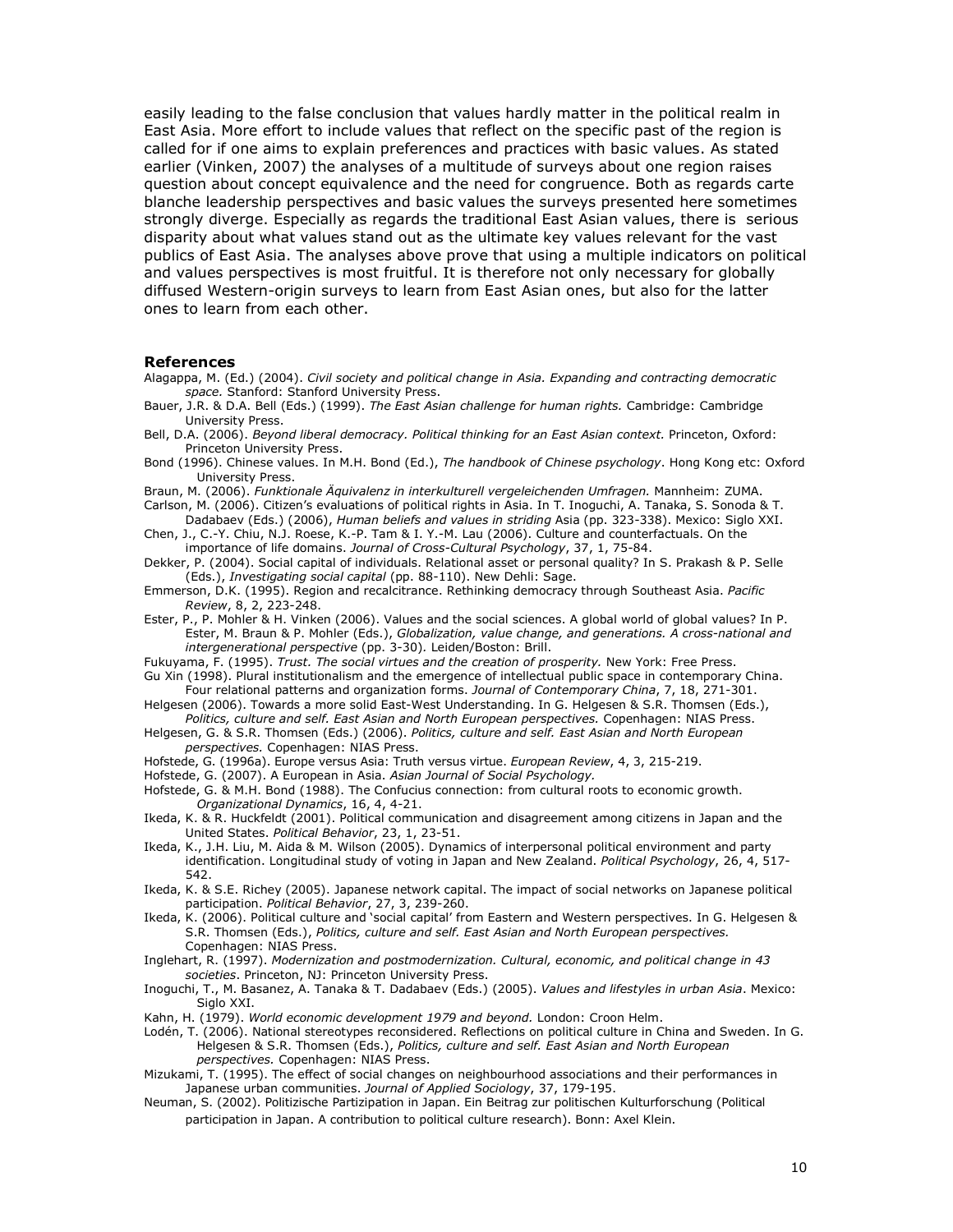Schak, D.C. & W. Hudson (Eds.) (2003). Civil society in Asia. Aldershot: Ashqate Publishing Ltd.

Takao, Y. (2001). The rise of the third sector in Japan. Asian Survey, 41, 2, 290-309.

- Thomsen, S.R. (2006a). Countries in perspective. In G. Helgesen & S.R. Thomsen (Eds.), Politics, culture and self. East Asian and North European perspectives. Copenhagen: NIAS Press.
- Thomsen, S.R. (2006b). Comparing political cultures. Major methodological and substantial results. In G. Helgesen & S.R. Thomsen (Eds.), Politics, culture and self. East Asian and North European perspectives. Copenhagen: NIAS Press.
- Vinken, H. (2006a). Western bias in the sociology of religion. Universalist discourses in sociology and particularist indicators in four key surveys. (Submitted to Journal for the Scientific Study of Religion, .<br>October, 2006) (http://www.henkvinken.nl/pdfs/Westernbiassociologyreligion.PDF).
- Vinken, H. (2006b). East Asian Values Surveys. Making a case for East Asian-origin values survey concepts. Mannheim: ZUMA (ZUMA Arbeitsbericht 2006/05). (http://www.qesis.org/Publikationen/Berichte/ZUMA Arbeitsberichte/06/AB 06 05abs.htm).
- Vinken, H. (2007). Religion and traditional values in East Asia. Exploring five comparative values surveys in East Asia. Tilburg/Mannheim: Pyrrhula BV/ECCS (Working paper for School fo Sociology, Kwansei Gakuin University, Nishinomiya, Hyohgo, Japan).

(http://www.henkvinken.nl/pdfs/ReligionTradValuesEastAsia.PDF)

- Weller, R.P. (Ed.) (2005). Civil life, globalization, and political change in Asia. Organizing between family and state. London/New York: Routledge.
- Xiao, H. (2005). Values priority and human rights policy. A comparison between China and Western nations. Journal of Human Values, 11, 2, 87-102.
- Yamagishi, T., K.S. Cook & M. Watabe (1998). Uncertainty, trust, and commitment formation in the United States and Japan. The American Journal of Sociology, 104, 1, 165-194.
- Yamagishi, T., S. Tanida, R. Mashima, E. Shimoma & S. Kanazawa (2003). You can judge a book by its cover. Evidence that cheaters may look different from cooperators. Evolution and Human Behavior, 24, 290-301.
- Yamagishi, T. & M. Yamagishi (1994). Trust and commitment in the United States and Japan. Motivation and Emotion, 18, 2, 129-166.
- Yoshino, R. (2002). A time to trust. A study on people's sense of trust from a viewpoint of cross-national and longitudinal study on national character. Behaviormetrika, 29, 2, 231-260.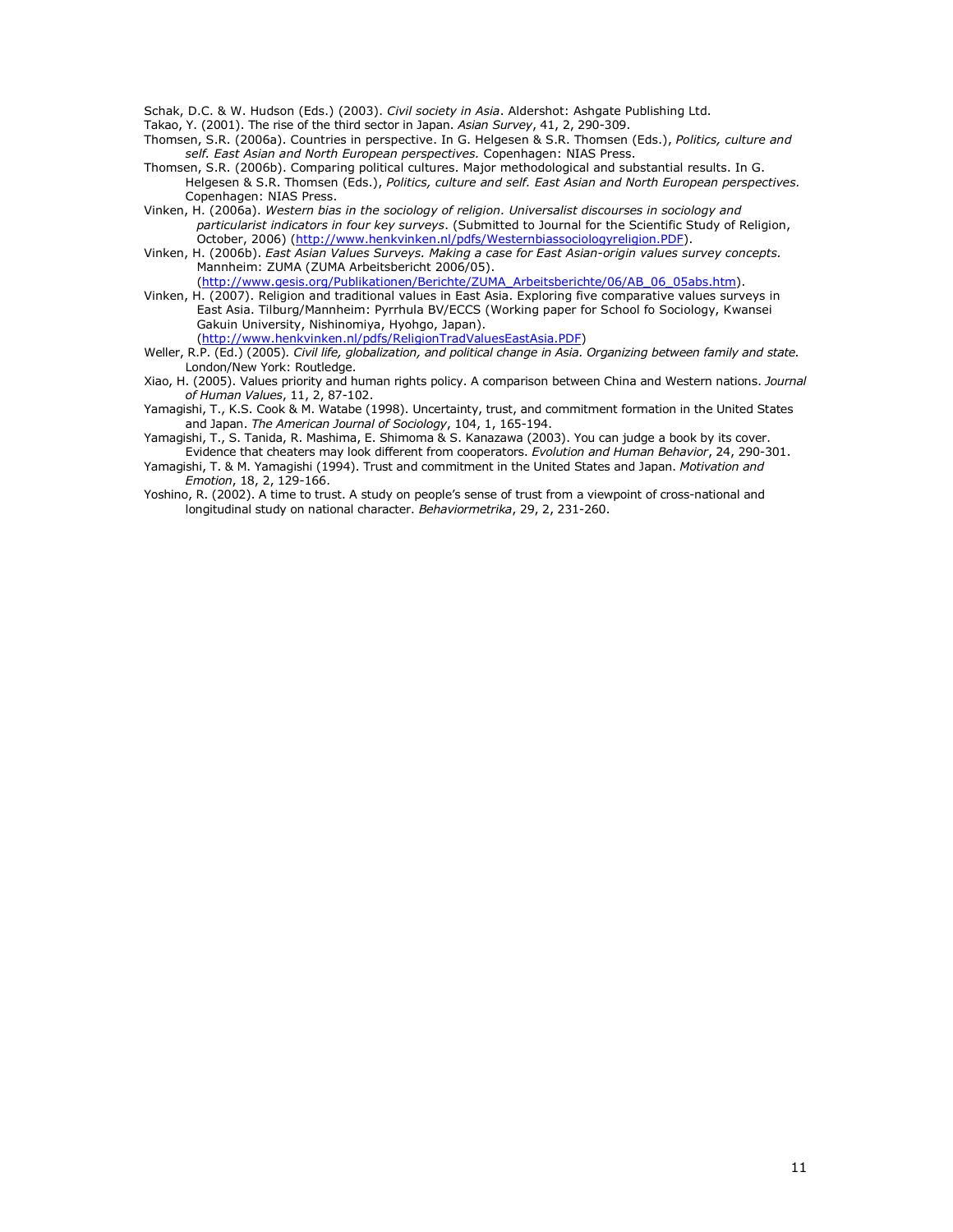# **Tables**

# Table 1: Carte Blanche Leadership Perspectives and Institutional Trust

| Carte Blanche              | AB                       | AnB                      | <b>EAVS</b> | <b>WVS</b>               |
|----------------------------|--------------------------|--------------------------|-------------|--------------------------|
| Leadership Perspectives    | 2003                     | 2001-2003                | 2002-2004   | 2000-2002                |
| China                      | 2,08                     | 0,43                     |             | 2,29                     |
| - Beijing                  | $\overline{\phantom{0}}$ | $\overline{\phantom{a}}$ | 2,02        | $\overline{\phantom{0}}$ |
| - Shanghai                 | $\overline{a}$           | $\overline{\phantom{a}}$ | 1,91        | $\overline{\phantom{a}}$ |
| - Hong Kong                | $\overline{\phantom{0}}$ | 0,07                     | 1,91        | $\overline{\phantom{a}}$ |
| - Kunming                  | $\overline{\phantom{0}}$ | $\overline{\phantom{a}}$ | 2,10        | $\overline{\phantom{a}}$ |
| - Hangzhou                 | $\overline{a}$           | $\overline{\phantom{a}}$ | 1,93        | $\overline{\phantom{0}}$ |
| Japan                      | 1,77                     | $-0,89$                  | 1,51        | 2,52                     |
| Singapore                  | $\overline{a}$           | $\overline{\phantom{0}}$ | 1,91        | 2,29                     |
| South Korea                | 2,00                     | 0,09                     | 1,84        | 2,48                     |
| Taiwan                     | $\overline{\phantom{a}}$ | $-0,03$                  | 2,00        | $\overline{\phantom{0}}$ |
| Eta <sup>2</sup>           | 0,05                     | 0,19                     | 0,03        | 0,02                     |
|                            | AB                       | AnB                      | <b>EAVS</b> | <b>WVS</b>               |
| <b>Institutional Trust</b> | 2003                     | 2001-2003                | 2002-2004   | 2000-2002                |
| China                      | 3,23                     | 3,63                     |             | 3,32                     |
| - Beijing                  | $\overline{\phantom{0}}$ | $\overline{\phantom{a}}$ | 3,24        | $\overline{a}$           |
| - Shanghai                 | $\overline{\phantom{0}}$ | $\overline{\phantom{0}}$ | 3,37        | $\overline{\phantom{a}}$ |
| - Hong Kong                | $\overline{a}$           | 2,60                     | 2,61        | $\overline{a}$           |
| - Kunming                  | $\qquad \qquad -$        | $\overline{\phantom{a}}$ | 3,04        | $\overline{\phantom{0}}$ |
| - Hangzhou                 | $\overline{\phantom{0}}$ |                          | 3,20        | $\overline{\phantom{a}}$ |
| Japan                      | 1,87                     | 2,02                     | 2,32        | 2,06                     |
| Singapore                  | $\overline{\phantom{0}}$ |                          | 3,25        | $\ast$                   |
| South Korea                | 1,86                     | 1,93                     | 1,95        | 1,96                     |
| Taiwan                     |                          |                          |             |                          |
| Eta <sup>2</sup>           |                          | 2,18                     | 2,27        |                          |

Sources: AB = Asia Barometer; AnB = Asian Barometer; EAVS = East Asia Values Survey; WVS = World Values Survey. NB: - = no data; \* = not asked in Singapore. Carte Blanche Leadership Perspectives for AB and WVS are means of 1) Bad, 2) Fairly good, 3) Very good; For AnB factor scores from -1,00 to +1,00 based on responses 1) Disagree, 2) Somewhat disagree, 3) Somewhat agree, 4) Strongly agree; For EAVS means of 1) Disagree, 2) Undecided/it depends, 3) Agree; Institutional Trust for AB are means of 1) Don't trust at all, 2) Don't really trust, 3) Trust to a degree, 4) Trust a lot; For AnB means of 1) Not at all, 2) Not very much, 3) Quite a lot, 4) A great deal; For EAVS means of 1) Not confident at all, 2) not confident, 30 somewhat<br>confident, 4) very confident; For WVS means of 1) Not confident at all, 2) not confident, 30 somewhat<br>confident, 4) ver 4) Trust a lot.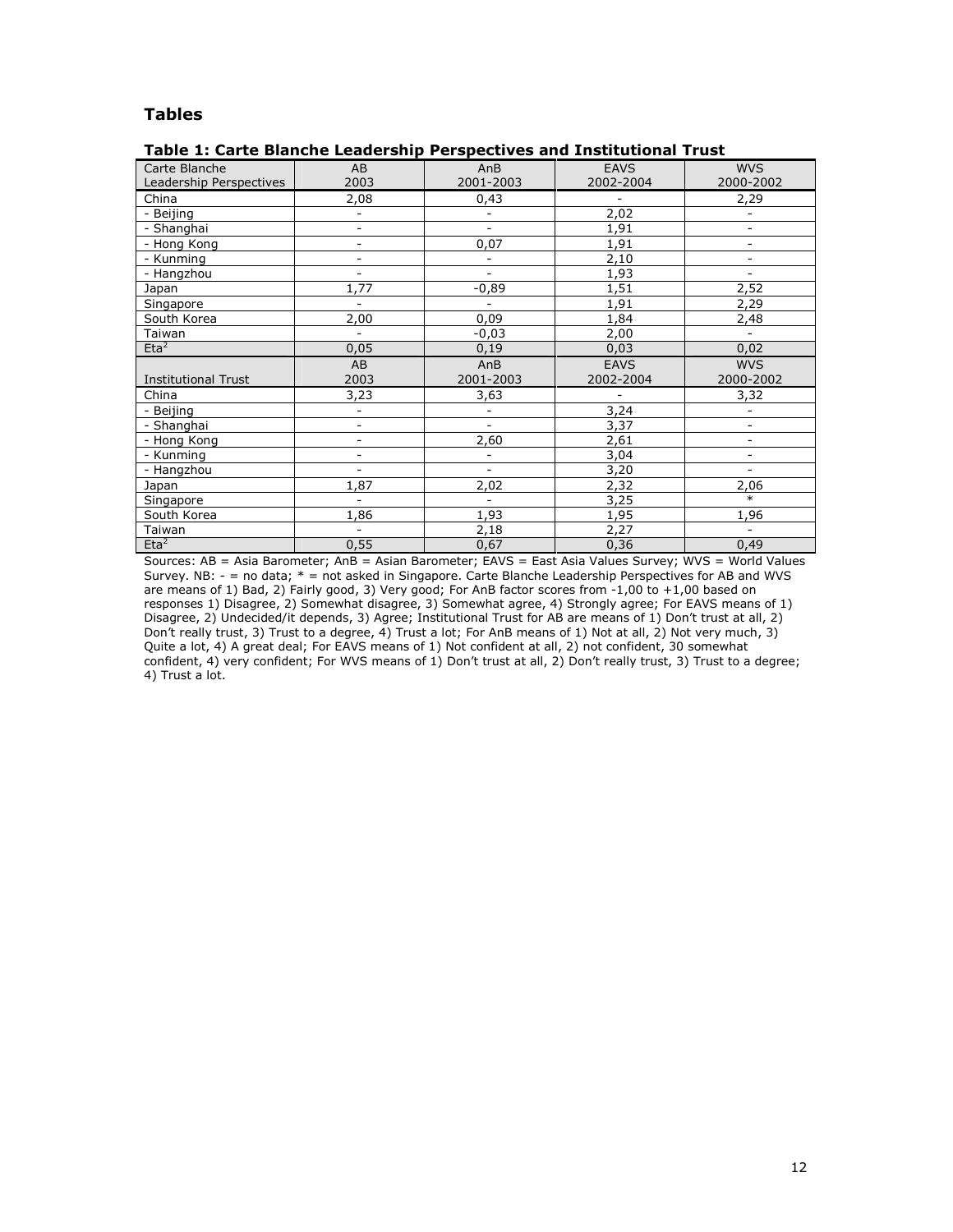|                  | AB 2003                  |                          |                          | AnB 2001-2003            |         | EAVS 2002-2004           |         | WVS 2000-2002 |                          |         |
|------------------|--------------------------|--------------------------|--------------------------|--------------------------|---------|--------------------------|---------|---------------|--------------------------|---------|
|                  | fame                     | fame                     | relatedness              | relatedness              | preser- |                          | gender  | respect       | gender                   |         |
|                  | son                      | daughter                 | son                      | daughter                 | vation  | harmony                  | roles   | ancestors     | roles                    | piety   |
| China            | 0,82                     | 0,52                     | 0,73                     | 1,11                     | 0,11    | 0,08                     |         |               | $-0,18$                  | $-0,44$ |
| Beijing          |                          |                          |                          |                          |         |                          | $-0.40$ | 0,03          |                          |         |
| Shanghai         | $\overline{\phantom{0}}$ | $\overline{\phantom{0}}$ | $\overline{\phantom{a}}$ |                          |         |                          | $-0.48$ | 0,19          | $\overline{\phantom{a}}$ |         |
| - Hong Kong      | $\overline{\phantom{a}}$ | $\overline{\phantom{a}}$ | $\overline{\phantom{0}}$ | $\overline{\phantom{a}}$ | 0,19    | $-0,20$                  | $-0,04$ | 0,30          | $\overline{\phantom{a}}$ |         |
| - Kunmina        | $\overline{\phantom{0}}$ |                          | $\overline{\phantom{0}}$ | -                        |         | $\overline{\phantom{a}}$ | $-0.29$ | $-0,03$       |                          |         |
| - Hangzhou       |                          | $\overline{\phantom{0}}$ | $\overline{\phantom{0}}$ |                          |         | $\overline{\phantom{0}}$ | $-0,29$ | 0,13          | $\overline{\phantom{0}}$ |         |
| Japan            | 0.35                     | 0,15                     | 1.28                     | 1.56                     | $-0.29$ | 0,11                     | 0,07    | $-0.42$       | 0.05                     | $-0,67$ |
| Singapore        |                          | $\overline{\phantom{a}}$ | $\overline{\phantom{a}}$ | $\overline{\phantom{0}}$ |         |                          | 0,49    | $-0.07$       | 0,24                     | 0,41    |
| South Korea      | 0,70                     | 0,34                     | 0,92                     | 1,40                     | 0,03    | $-0,08$                  | 0,59    | $-0,47$       | $-0,20$                  | 0,22    |
| Taiwan           | $\overline{\phantom{0}}$ |                          | $\overline{\phantom{0}}$ |                          | $-0,14$ | $-0,05$                  | 0,50    | 0,29          |                          |         |
| Eta <sup>2</sup> | 0,10                     | 0,09                     | 0,11                     | 0.07                     | 0,02    | 0,01                     | 0,16    | 0,07          | 0,04                     | 0,19    |

# **Table 2: Traditional (East Asian) values**

Sources: AB = Asia Barometer; AnB = Asian Barometer; EAVS = East Asia Values Survey; WVS = World Values Survey. NB: - = no data; For AB means of maximum of two<br>mentions of selected items (range 0-2); For AnB, EAVS and WVS disagree.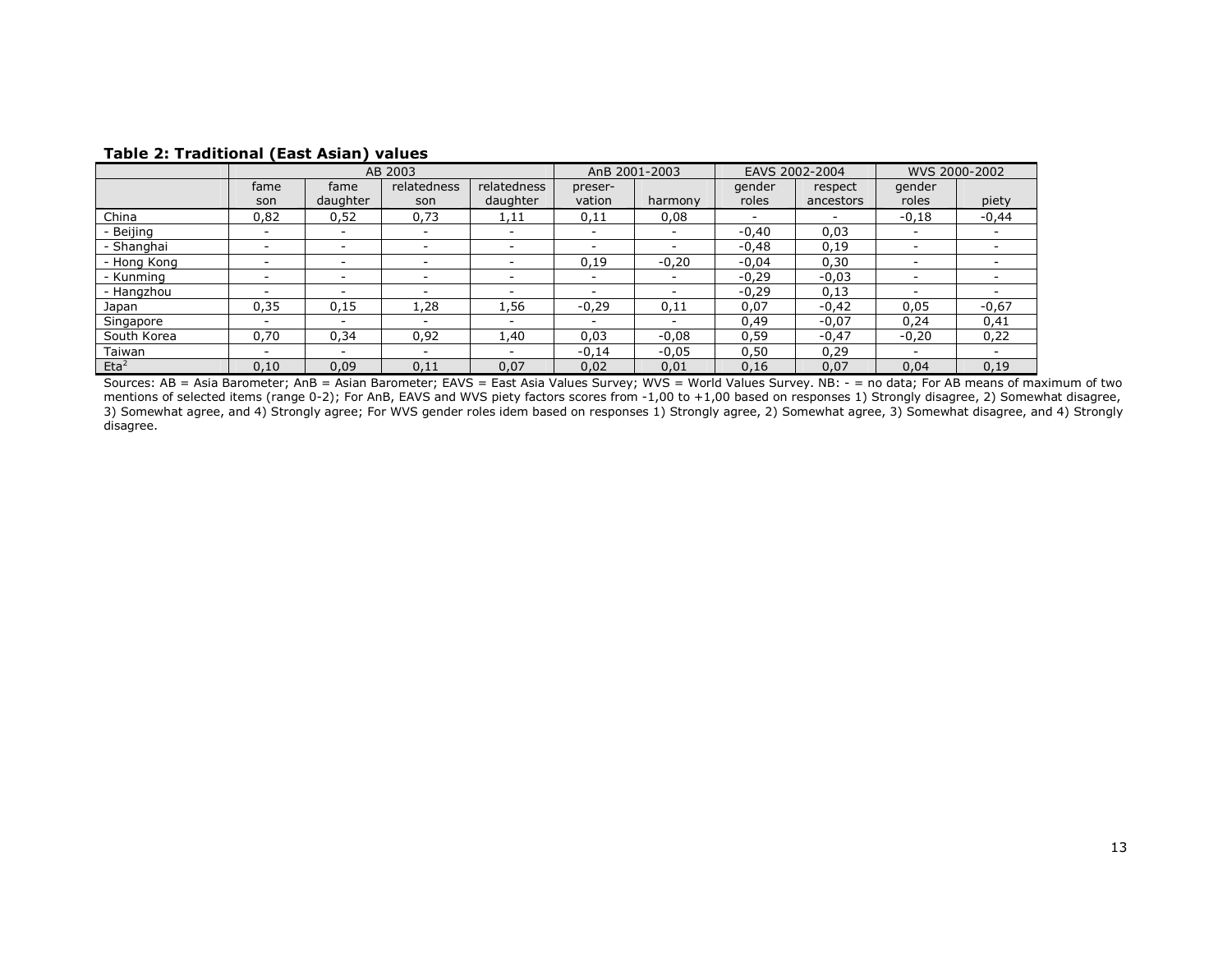|                          | AB                       | AnB                      | <b>EAVS</b>              | <b>WVS</b>               |
|--------------------------|--------------------------|--------------------------|--------------------------|--------------------------|
| Beta's                   | 2003                     | 2001-2003                | 2002-2004                | 2000-2002                |
| Cohort 1945-1970         | $\mathop{\mathsf{rc}}$   | $,060**$                 | $-0.037*$                | .073**                   |
| Cohort 1970+             | ,038                     | $.070***$                | $-.067***$               | 092**                    |
| Education                | $-0.049*$                | $-0.301***$              | $-.088***$               | ,094***                  |
| $R^2$                    | ,002                     | ,083                     | ,014                     | ,013                     |
| Cohort 1945-1970         | rc                       | $-.013$                  | $-.054***$               | $.075***$                |
| Cohort 1970+             | 021                      | $-0.020$                 | $-0.098***$              | ,095***                  |
| Education                | $-.018$                  | $-214***$                | $-.076***$               | ,071***                  |
| China                    | $236***$                 | 519 ***                  | $\overline{\phantom{a}}$ | $-.031$                  |
| - Beijing                | $\overline{\phantom{m}}$ |                          | $,211***$                | $\overline{a}$           |
| - Shanghai               | $\qquad \qquad -$        |                          | ,152***                  | $\overline{\phantom{a}}$ |
| - Hong Kong              | $\overline{\phantom{0}}$ | .231***                  | $,162***$                | $\overline{\phantom{a}}$ |
| - Kunming                | $\overline{a}$           |                          | .213***                  | $\overline{\phantom{a}}$ |
| - Hangzhou               |                          |                          | $.145***$                |                          |
| Singapore                |                          |                          | $,151***$                | $\overline{a}$           |
| South Korea              | $.180***$                | $.418***$                | $,137***$                | 049**                    |
| Taiwan                   |                          | $,303***$                | .158***                  |                          |
| $R^2$                    | $.048***$                | .205***                  | ,042 ***                 | $.017**$                 |
| Cohort 1945-1970         | rc                       | ,017                     | $-0.046**$               | ,081 **                  |
| Cohort 1970+             | 022                      | $.038***$                | $-.085***$               | $.104***$                |
| Education                | $-.017$                  | $-138***$                | $-0.066***$              | $,055***$                |
| China                    | $221***$                 | .493***                  |                          | $-.054**$                |
| - Beijing                | $\overline{\phantom{0}}$ |                          | $,219***$                |                          |
| - Shanghai               | $\overline{a}$           |                          | ,162***                  | $\overline{\phantom{a}}$ |
| - Hong Kong              | $\overline{a}$           | $220***$                 | $.163***$                | $\overline{\phantom{a}}$ |
| - Kunming                | $\overline{a}$           |                          | $,219***$                | $\overline{\phantom{0}}$ |
| - Hangzhou               | $\overline{\phantom{0}}$ | $\overline{\phantom{a}}$ | ,150***                  | $\overline{\phantom{0}}$ |
| Singapore                |                          |                          | ,140 ***                 |                          |
| South Korea              | .169***                  | $,386***$                | 125***                   | $-.048*$                 |
| Taiwan                   |                          | $.307***$                | 148***                   |                          |
| Son Fame                 | 034                      |                          |                          |                          |
| Daughter Fame            | 017                      | $\overline{\phantom{a}}$ | $\blacksquare$           | $\overline{\phantom{a}}$ |
| Son Relatedness          | ,005                     | $\overline{\phantom{a}}$ | $\overline{\phantom{a}}$ | $\qquad \qquad -$        |
| Daughter Relatedness     | $-.005$                  |                          | $\overline{\phantom{a}}$ | $\overline{\phantom{0}}$ |
| Preservation             | $\overline{a}$           | .294 ***                 | $\overline{\phantom{a}}$ | $\overline{\phantom{a}}$ |
| Harmony                  |                          | $.214***$                |                          |                          |
| <b>Respect Ancestors</b> | $\overline{\phantom{0}}$ | $\overline{\phantom{a}}$ | ,008                     |                          |
| Gender Roles             | $\overline{\phantom{0}}$ | $\overline{\phantom{a}}$ | .068***                  | $-.058**$                |
| Piety                    |                          |                          |                          | $-0.064***$              |
| $R^2$                    | 048                      | $.324***$                | $.045***$                | $,024***$                |

Table 3: Carte Blanche Leadership Perspectives

Sources: AB = Asia Barometer; AnB = Asian Barometer; EAVS = East Asia Values Survey; WVS = World Values Survey. NB: Multiple linear regression with, if not stated otherwise, Japan and cohort pre-1945 as reference categories; - = no data; rc = reference category;  $R^2$  = Adjusted  $R^2$  (checked for significance of F change); \*\*\*  $p < 0.001$ ; \*\* = p<.01; \* = p<.05.